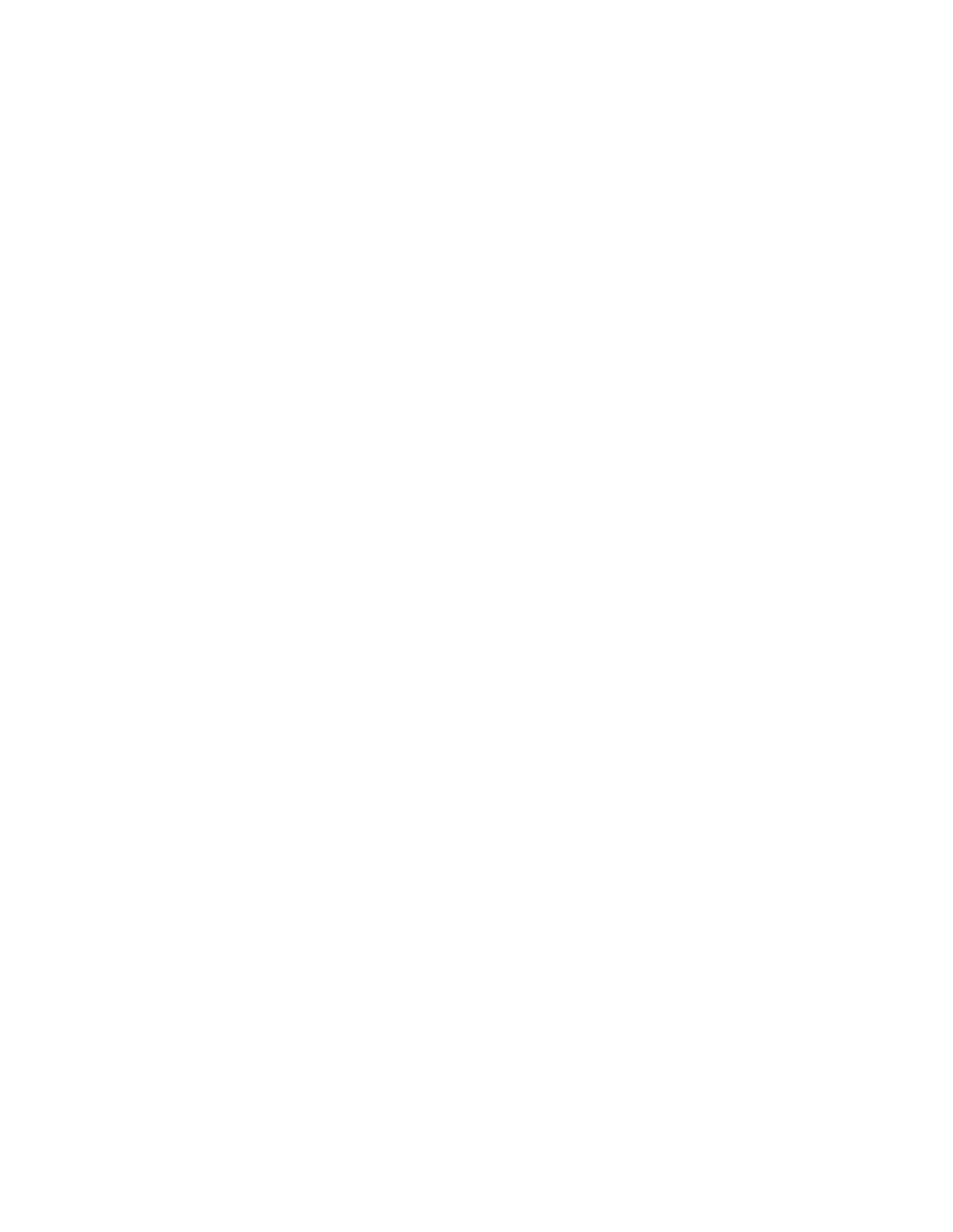he City of Fort Pierce Retirement and Benefit System is a defined benefit plan covering all municipal employees. Participation in the plan is compulsory for all full-time employees who are eligible upon employment except for those positions determined by the City Commission to be excludable who may, with the approval of the City Commission, choose to belong to a recognized deferred compensation retirement program rather than participate in the retirement and benefit system of the City. Any elected officer of the City may become a member of the system upon his written application filed with the Retirement Board.

Benefits vest after five (5) years of service for employees hired prior to October 1, 2012 and ten (10) years for those hired on or after this date. Upon retirement, General non-bargaining members are entitled to an annual retirement benefit, payable for life, of total service times 3.0 percent of final average salary based upon the highest five consecutive years out of the last ten years; Utilities Authority and Police members are entitled to an annual retirement benefit, payable for life, of total service times 3.0 percent of final average salary based upon the highest five out of the last ten years. General members who are covered by a collective bargaining agreement will be calculated at total service times 3.0 percent of final average salary based upon the highest five consecutive years out of the last ten years. Optional benefit forms are available on an actuarial equivalent basis. The system also provides death and disability benefits. These benefit provisions and all other requirements are established by State statute and City ordinance.

The establishment, operation and administration of the plan are governed by relevant provisions contained in Article II of the City Charter, Chapter 13 of the City Code of Ordinances and Chapter 112 of the Florida Statutes.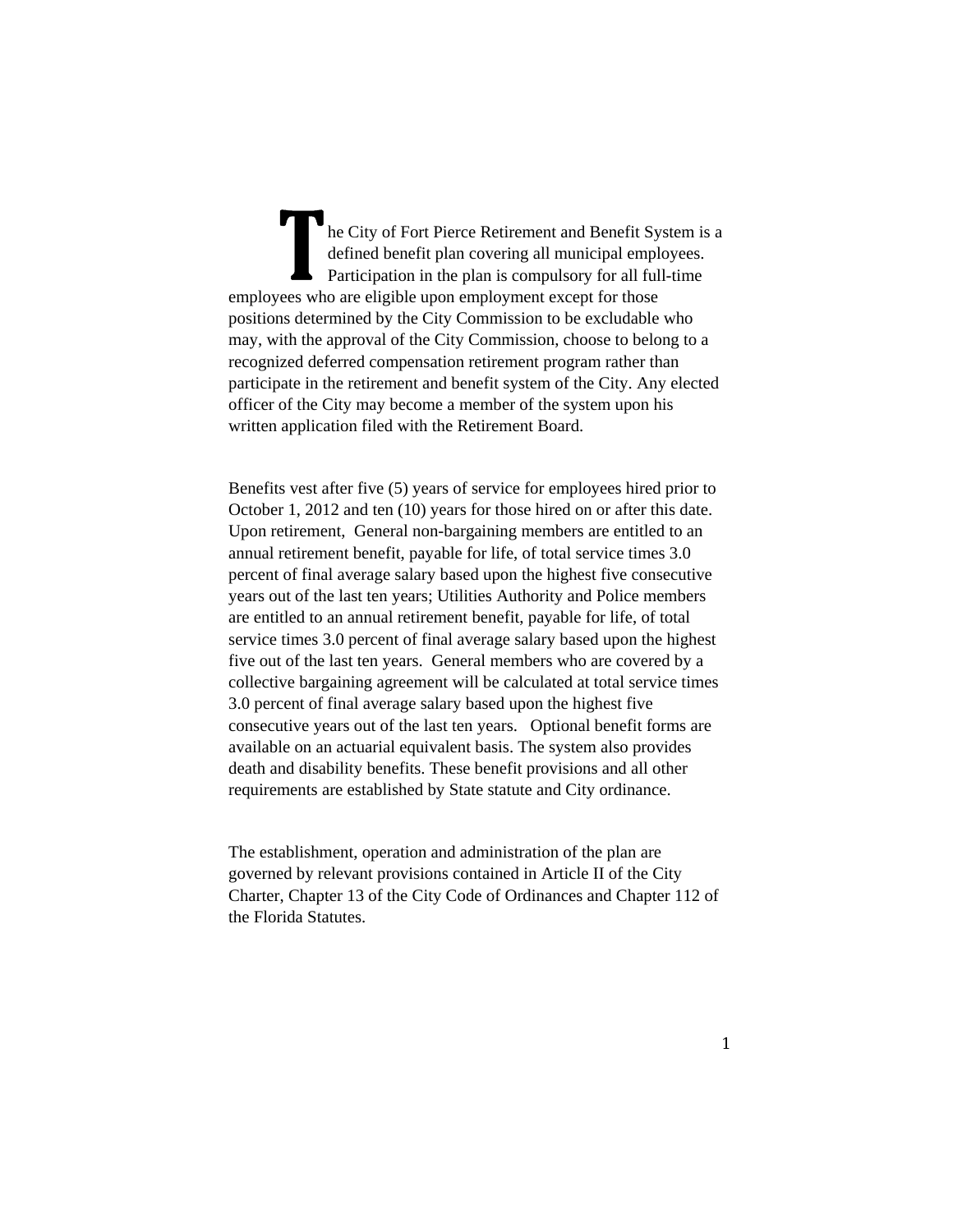## **BOARD OF TRUSTEES**

#### **Keith Stephens, Chair**

Fort Pierce Utilities Authority P. O. Box 3191 Fort Pierce, FL 34948

#### **Mayor Linda Hudson**

Commission Appointed Member City of Fort Pierce P.O. Box 1480 Fort Pierce, FL 34950-1480

### **Caleta Scott, Vice Chair**

City of Fort Pierce P. O. Box 1480 Fort Pierce, FL 34954-1480

#### **Thomas Perona**

City Commission Member City of Fort Pierce P.O. Box 1480 Fort Pierce, FL 34954-1480

#### **Johnna S. Morris, Secretary/ Treasurer**

Director of Finance City of Fort Pierce P. O. Box 1480 Fort Pierce, FL 34954-1480

#### **Nina Penick**

Fort Pierce Utilities Authority P.O. Box 3191 Fort Pierce, FL 34948

#### **Officer Brian Avilla**

Fort Pierce Police Department P.O. Box 1149 Fort Pierce, FL 34954-1149

The Board Contracted Attorney serves as legal counsel to the Board of Trustees.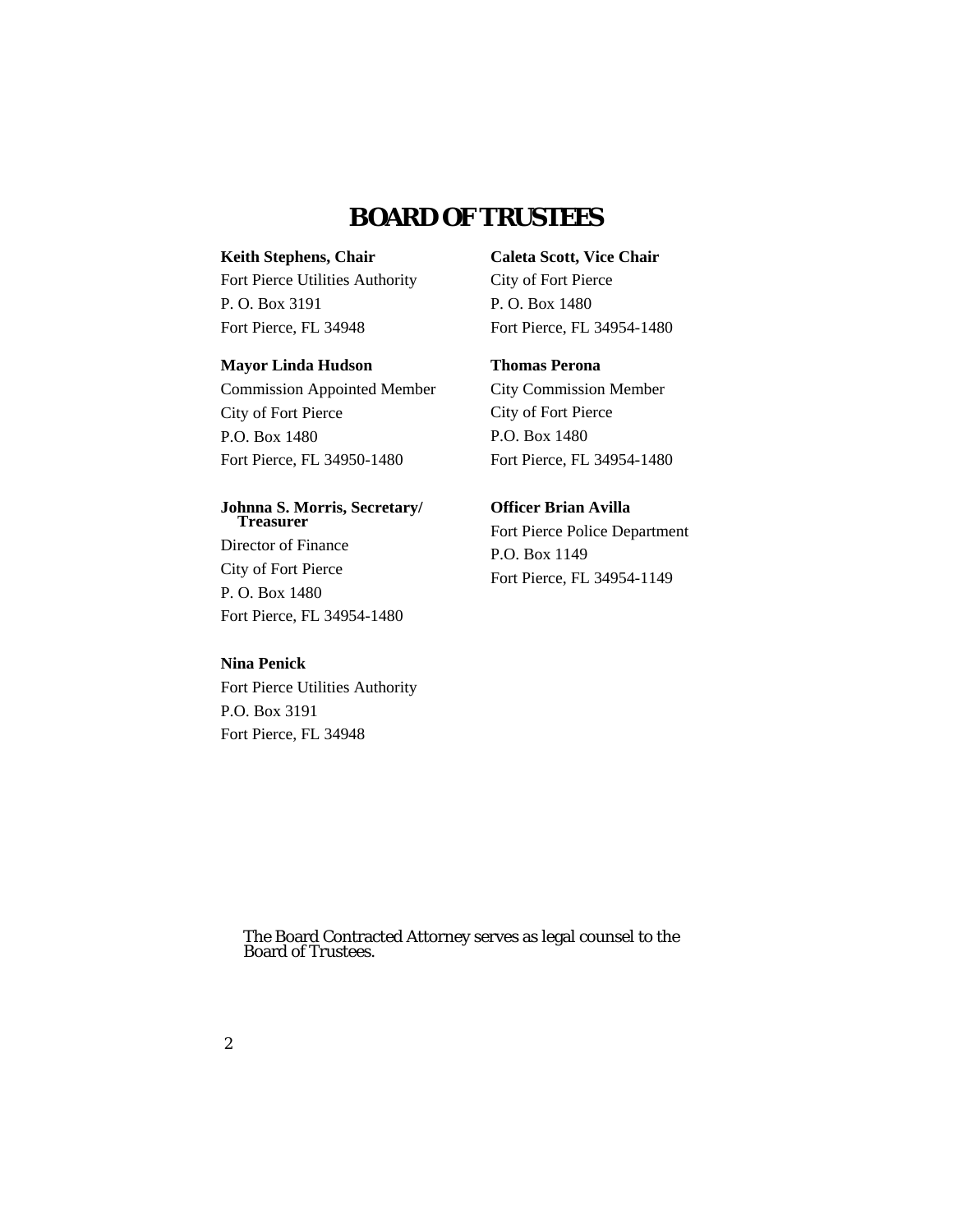The power and authority to administer, manage and operate the Retirement and Benefit System of the City is vested in the Retirement Board.

The Board consists of two City Commissioners; one member appointed by the Utilities Authority; the City Finance Director; one elected Utilities Authority member; one elected general government member; and one elected police officer member.

The Board meets the third Thursday of each month at City Hall in the Second Floor conference room at the times designated by the Board.

## **MEMBERSHIP**

There are three classes of membership:

1. *Utilities Authority Member*. All employees of the Utilities Authority.

 2. *Police Member.* Any employee in the Police Department of the City holding the rank of patrolman or higher.

 3. *General Member.* Any member except a Police member or Utilities Authority member.

 The Retirement and Benefit System is financed by member and participating employer contributions and investment income from Retirement and Benefit System assets.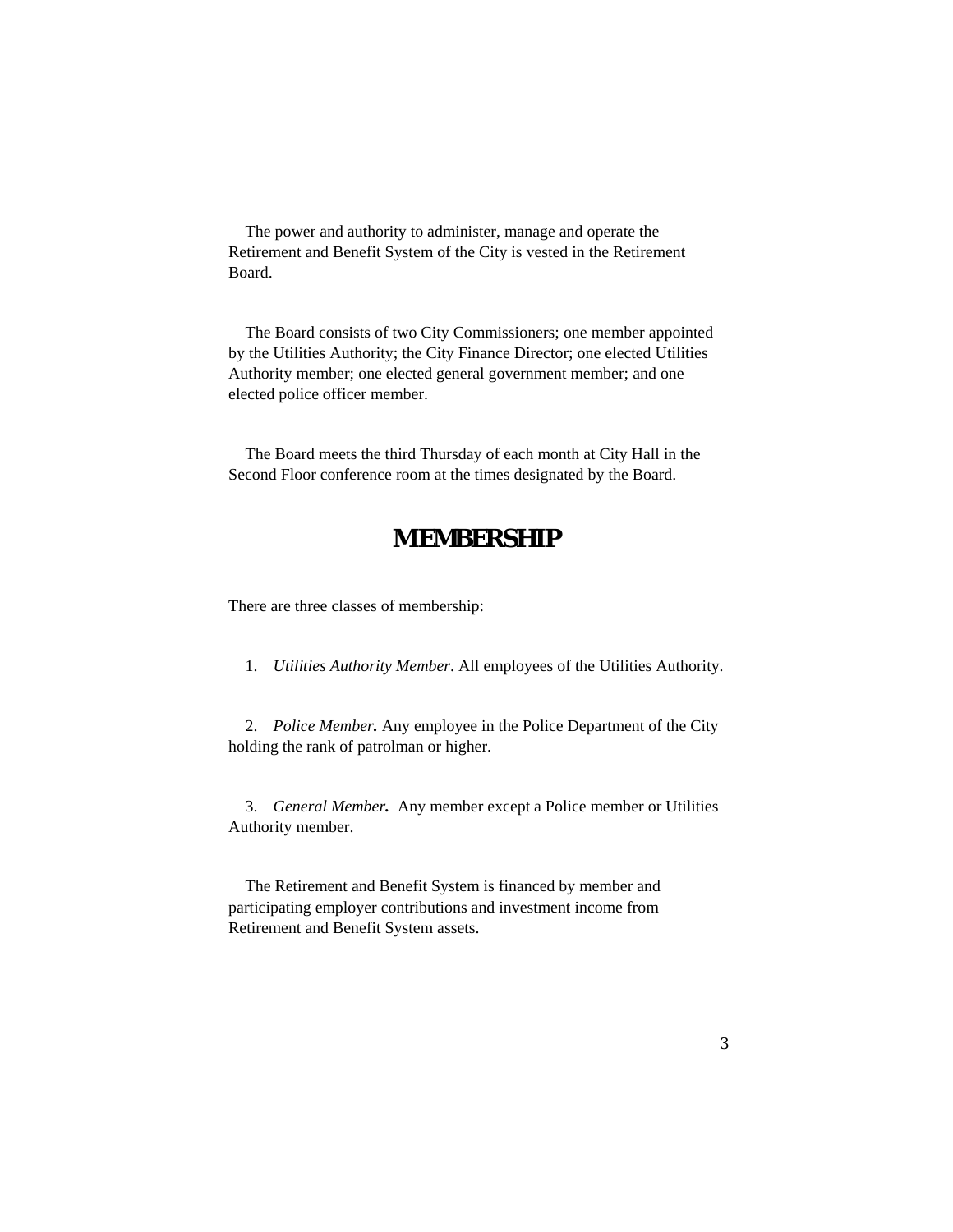## **SUMMARY OF VALUATION RESULTS**

### **September 30, 2019**

## **Participation**

Participation in the Retirement and Benefit System begins upon employment.

#### **Normal Retirement**

| Eligibility   | Original members: 20 or more years of service.                                                                                |
|---------------|-------------------------------------------------------------------------------------------------------------------------------|
| (All Members) | General, Utilities Authority: 25 or more years of<br>service regardless of age, or age 60 with 5 or more<br>years of service. |
|               | Police: 25 or more years of service regardless of age,<br>or age 55 with 5 or more years of service.                          |

### **Mandatory Retirement Age —** None.

**Annual Amount** - All members*:* Total service times 3.0% of final average salary.

*For members hired prior to October 1, 2012:*

The maximum pension benefit is \$100,000 annually.

*For members hired on or after October 1, 2012:* 

 The maximum annual pension benefit shall not exceed 75% of final average salary.

The maximum pension benefits is \$100,000 annually.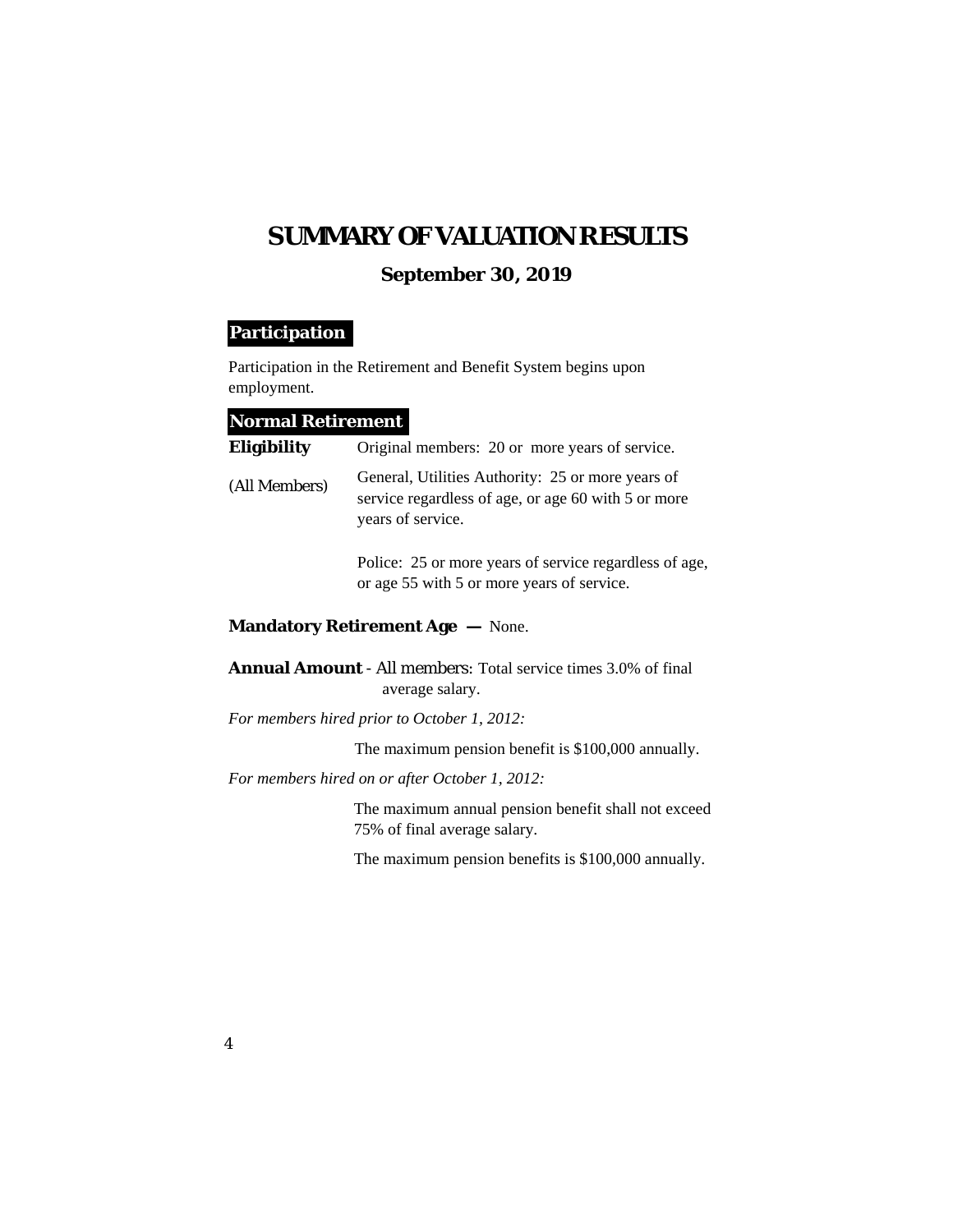|                | The normal form of benefit is a benefit payable for<br>life. Optional forms are available on an actuarial<br>equivalent basis. |
|----------------|--------------------------------------------------------------------------------------------------------------------------------|
| Type of Final  | <i>General:</i> Highest five (5) consecutive years out of                                                                      |
| <b>Average</b> | last ten (10). Police and Utilities Authority: Highest                                                                         |
| Salary         | five $(5)$ years out of last ten $(10)$ . Overtime hours                                                                       |
|                | included in compensation are limited to 300 hours per<br>fiscal year.                                                          |
|                | For members hired prior to October 1, 2012:                                                                                    |
|                | Payments for unused sick and vacation time included<br>in compensation are limited to unused sick and                          |
|                | vacation time accrued through September 20, 2012 for                                                                           |
|                | General $&$ Police, and July 1, 2011 for Utilities<br>Authority.                                                               |
|                | For members hired on or after October 1, 2012:                                                                                 |
|                | Payments for unused sick and vacation time are not<br>included in compensation.                                                |

## **Deferred Retirement Option Plan (DROP) Retirement**

| <b>Eligibility</b> | <b>General and Utilities Authority Members: Same</b><br>as Normal Retirement, election may be on or after<br>normal retirement eligibility, but not after reaching 30<br>years of service. Participation in the DROP ends after<br>five years.                                                                               |
|--------------------|------------------------------------------------------------------------------------------------------------------------------------------------------------------------------------------------------------------------------------------------------------------------------------------------------------------------------|
| Annual<br>Amount   | Computed as a normal retirement but based upon<br>service and final average salary at time of DROP<br>election. Member contributions cease and monthly<br>benefits (and post-retirement increases, if any)<br>accumulate in a self-directed DROP account and are<br>payable to the member upon termination of<br>employment. |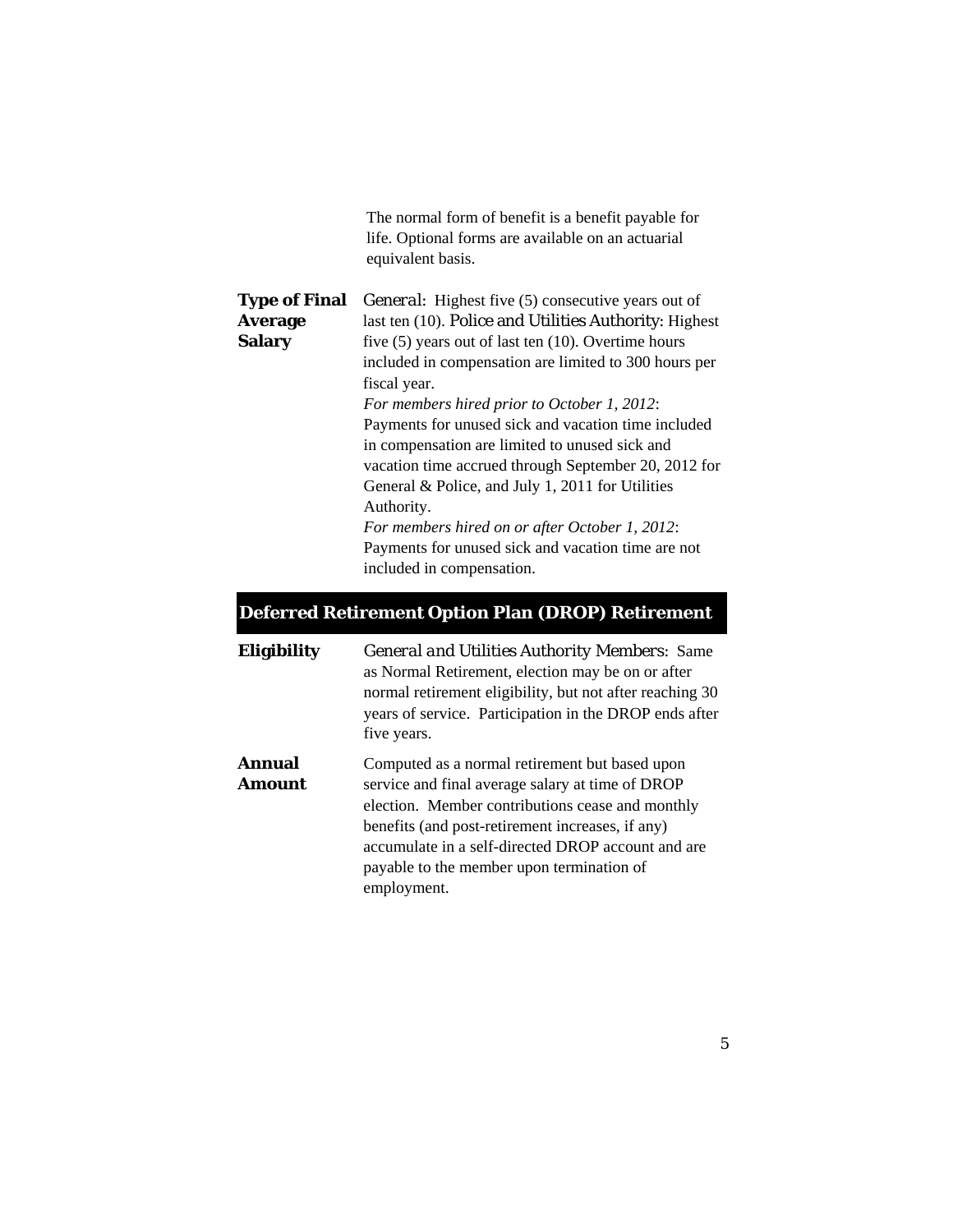#### **Deferred Retirement (vested benefit)**

| <b>Eligibility</b> | 5 or more years of service. Benefit begins upon attaining<br>age $60$ . |
|--------------------|-------------------------------------------------------------------------|
| Annual             | Computed as a normal retirement but based upon                          |
| <b>Amount</b>      | service and final average salary at time of termination.                |

#### j **Duty Disability Retirement**

**Eligibility** - No age or service requirements if the Retirement Board finds the member to be in receipt of weekly workers' compensation on account of disability in the course of duty.

**Annual Amount** - Computed as a normal retirement based upon service projected to the end of the duty disability period and final average salary at time of disability. Minimum benefit is 75% of final average salary during the duty disability period. The duty disability period ends on the earlier of the 25th anniversary of the member's hire date or the date the member attains age 65 but not prior to 5 years from the date of duty disability retirement.

#### **Non-Duty Disability Retirement**

**Eligibility** - 5 or more years of service.

**Annual Amount** - Computed as a normal retirement but based upon service and final average salary at time of disability.

#### **Duty Death Before Retirement**

Eligibility - No age or service requirements. Benefits begin upon termination of workers' compensation.

Annual Amount - A benefit equal to the same amount that was paid by workers' compensation to the spouse until death, to unmarried children under 18 and dependent parents.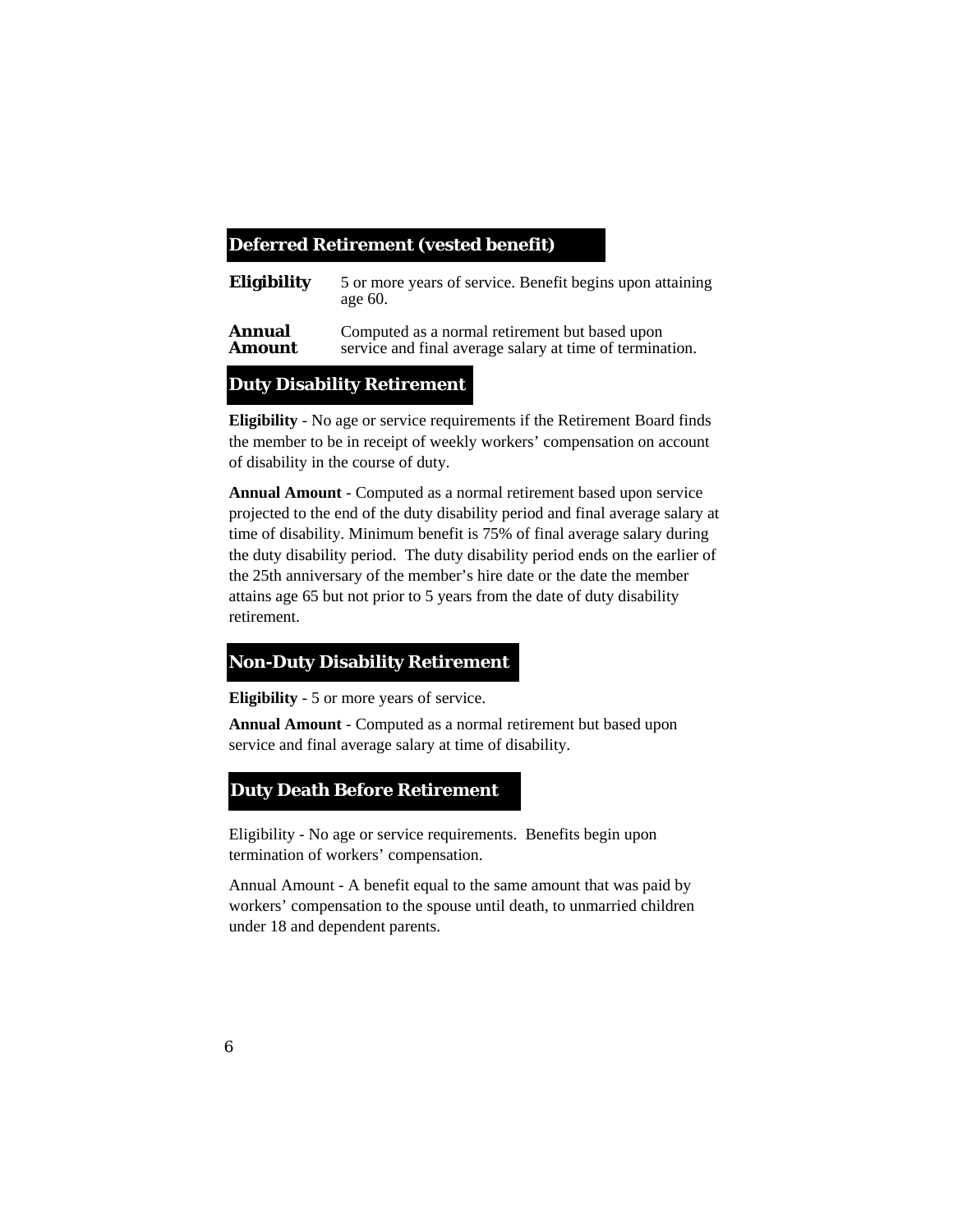The five or ten years of credited service requirements contained in this section shall be waived in the case of a member whom the Retirement Board finds to be in receipt of weekly workers' compensation on account of disability arising out of and in the course of his employment by a participating employer.

#### **Disability Annuity**

Disability retirement applications are available at the Director of Finance office at City Hall.

- 1. The amount of a disability retirement annuity under the standard form of payment shall be calculated as provided in section 13-31, subject to subsections (b) and (c) of this section.
- 2. If a member is retired on account of disability as provided in section 13-36 for a disability arising out of and in the course of a member's employment by a participating employer, the following additional provisions shall apply:

 a) Subject to subsection (b), the amount of disability annuity under the standard form of payment during the member's duty disability period shall not be less than 75% of the member's final average salary for all other coverage plans.

 b) The member's duty disability retirement period begins on the date of the member's disability retirement.

 c) The member's duty disability retirement period ends on the first to occur of the following dates: the date the pension is terminated as provided in section 13-38; or the end of the month in which the retired member dies; or, the date the annuity has been paid for the maximum duty disability retirement period.

d) The maximum duty disability retirement period is the number of months in the period from the date of the member's duty disability retirement and the first to occur of the following dates: the date the member would have acquired twenty-five (25) years of credited service had employment continued with a participating employer; the date the member attains age sixty-five  $(65)$  years but not prior to the date which is sixty  $(60)$  months after the date of duty disability retirement.

e) Credited service shall not be projected for the purpose of calculating the amount of a disability annuity.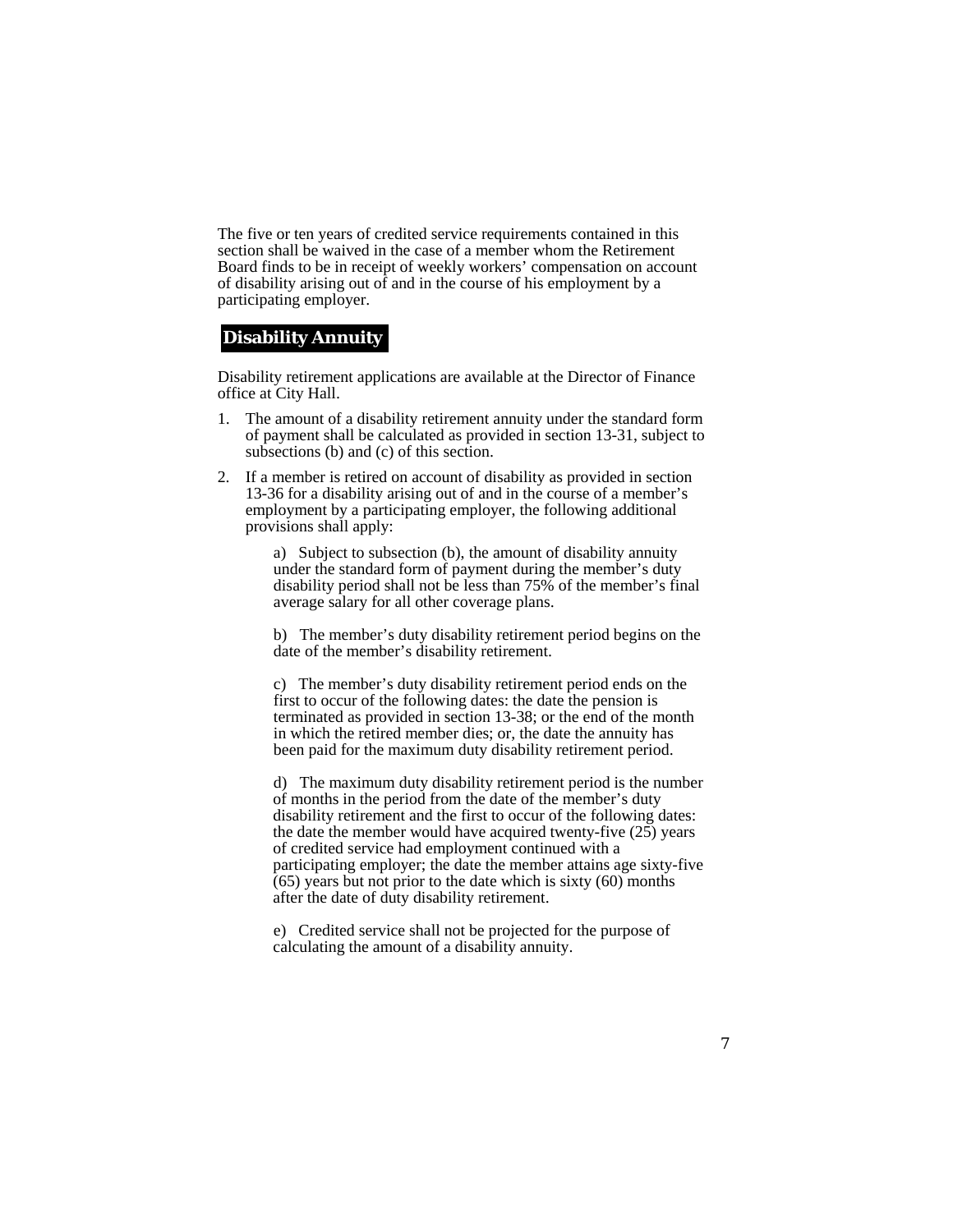f) At the end of the disability period the disability benefit would convert to a regular retirement benefit with service credit granted for the duty disability period

- 3. The amount of a disability retirement annuity shall not exceed the difference between one hundred (100%) percent of the member's final average salary and the monthly equivalent of any weekly workers' compensation paid the retired member.
- 4. In no case shall the amount of the duty disability annuity under the standard form of payment for a police officer member be less than forty-two (42%) percent of final salary, nor shall the amount of the non-duty disability annuity under the standard form of payment for a police officer member who has ten (10) or more years of service be less than twenty-five (25%) percent of final salary.

#### **Duty Death Before Retirement**

| Eligibility          | No age or service requirements. Benefits begin<br>upon termination of workers' compensation.                                                                       |  |  |
|----------------------|--------------------------------------------------------------------------------------------------------------------------------------------------------------------|--|--|
| <b>Annual Amount</b> | A benefit equal to the same amount that was<br>paid by workers' compensation to the widow<br>until death, to unmarried children under 18<br>and dependent parents. |  |  |
|                      | <b>Non-Duty Death Before Retirement</b>                                                                                                                            |  |  |
| Eligibility          | 5 or more years of service.                                                                                                                                        |  |  |
| Annual Amount        | Computed as a normal retirement but actuarially<br>reduced in accordance with a 100% joint and                                                                     |  |  |

#### **Post-Retirement Increases**

COLA may be granted from investment returns in excess of actuarial interest assumptions, not to exceed 3%.

survivor election.

#### **Military Service**

May be purchased by members who meet the eligibility conditions.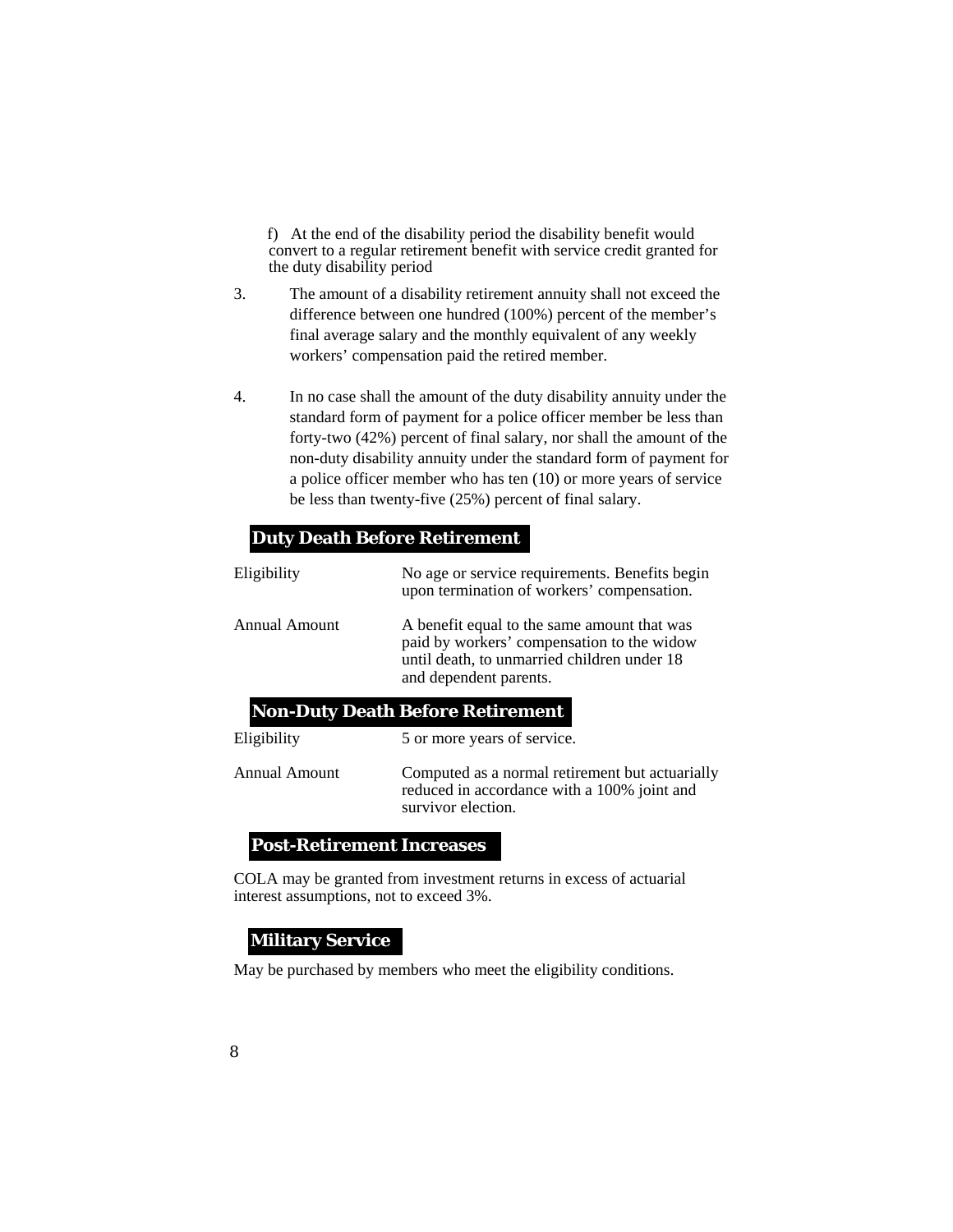#### **Member Contributions**

| <b>General Bargaining Members:</b>     | 5.16% of annual salary |
|----------------------------------------|------------------------|
| <b>General Non-Bargaining Members:</b> | 5.16% of annual salary |
| <b>Police Bargaining Members:</b>      | 5.16% of annual salary |
| <b>Police Non-Bargaining Members:</b>  | 5.16% of annual salary |
| <b>Utilities Authority Members:</b>    | 6.16% of annual salary |

#### **Employer Contributions**

Actuarially determined amounts which together with member contributions are sufficient to at least cover the requirements of the funding objective.

#### **Plan Year**

The plan is maintained on a fiscal year basis, October 1 to September 30.

#### **Denied Claims**

Any member or beneficiary whose claim for benefits under the terms of this plan has been denied has the ability to petition the Retirement Board for a full and fair review of their claim.

#### **Forfeiture of Benefits**

"Any public officer or employee who is convicted of a specified offense committed prior to retirement, or whose office or employment is terminated by reason of his or her admitted commission, aid, or abetment of a specified offense, shall forfeit all rights and benefits under any public retirement system of which he or she is a member, except for the return of his or her accumulated contributions as of the date of termination." Florida Statutes §112.3173(3).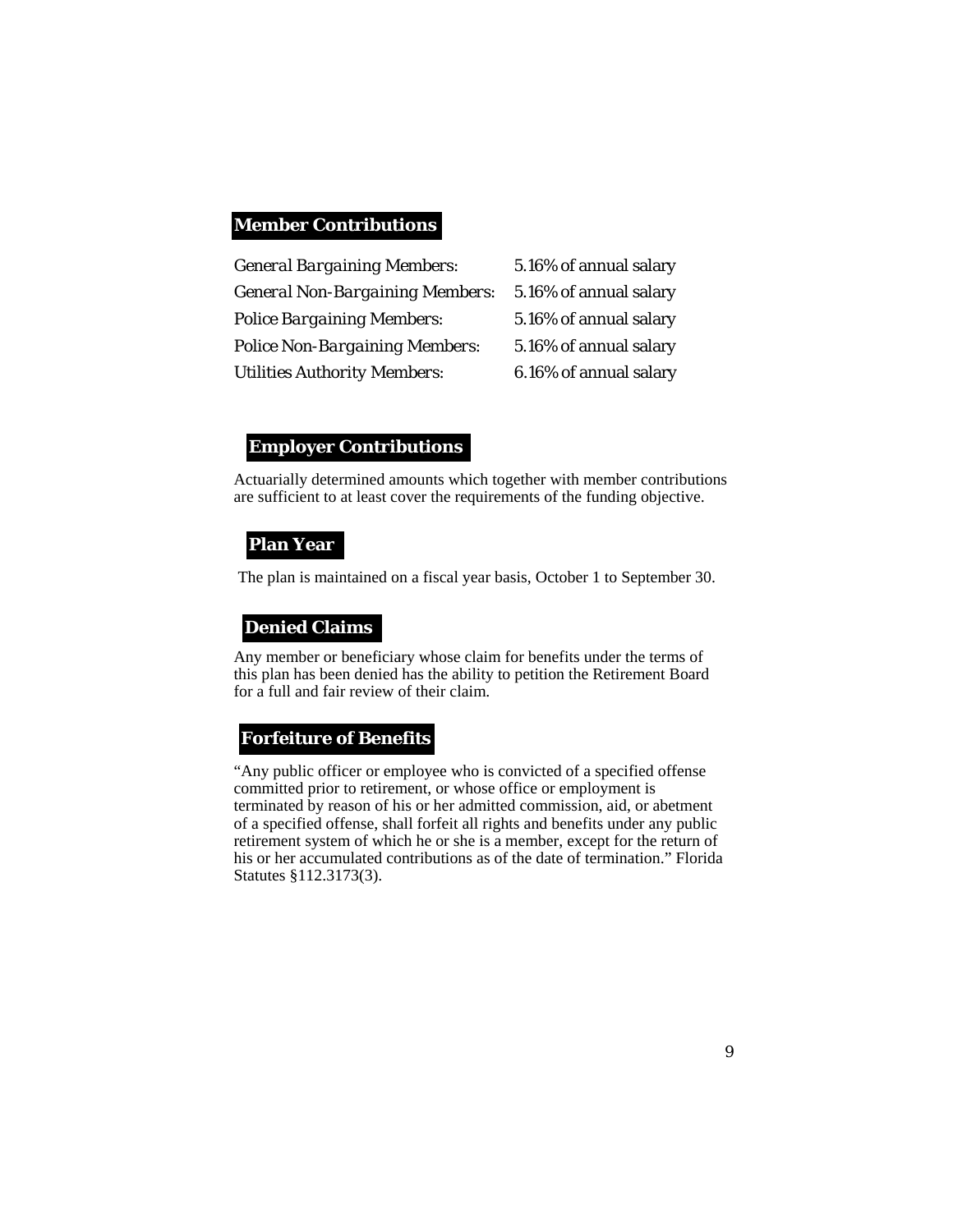## **REVENUES AND EXPENDITURES**

|                                                    |               | <b>Year Ended</b><br>9/30/2019 |              | Year Ended<br>9/30/2018 |
|----------------------------------------------------|---------------|--------------------------------|--------------|-------------------------|
| <b>REVENUES:</b>                                   |               |                                |              |                         |
| a. Member contributions                            | <sub>S</sub>  | 1,818,969                      | S            | 1,690,811               |
| b. Employer contributions<br>c. Investment income: |               | 5,240,707                      |              | 4,909,654               |
| 1. Interest and dividends                          |               | 3,569,779                      |              | 3,787,868               |
| 2. Gain or loss on sales                           |               | 5,000,903                      |              | 417,068                 |
| 3. Other (unrealized gain/loss)                    |               | (2,530,450)                    |              | 16,227,539              |
| <b>TOTAL REVENUES</b>                              | <sub>S</sub>  | 13,099,908                     | S            | 27,032,940              |
| <b>EXPENDITURES:</b>                               |               |                                |              |                         |
| a. Refunds or Member Contributions                 | <sub>S</sub>  | 428,152                        | <sup>S</sup> | 248,781                 |
| b. Benefits paid                                   |               | 14,176,818                     |              | 13,532,573              |
| c. Investment expenses                             |               | 759,826                        |              | 806,415                 |
| d. Administrative expenses                         |               | 249,712                        |              | 209,251                 |
| e. Other                                           |               | 56,759                         |              | 46,756                  |
| <b>TOTAL EXPENDITURES</b>                          | $\mathcal{S}$ | 15,671,267                     | S            | 14,841,790              |
| <b>Adjustments:</b>                                | $\mathbf S$   | 0                              | Ś            | 0                       |
| <b>RESERVE INCREASE:</b>                           | <sub>S</sub>  | (2,571,359)                    | Ś            | 12,191,150              |

## **MARKET VALUE OF ASSETS**

|                                 |              | 9/30/2019   |   | 9/30/2018   |
|---------------------------------|--------------|-------------|---|-------------|
| Cash                            | <sub>S</sub> | (1,850,000) | S | 95,891      |
| Receivables & Accruals          |              | 522,063     |   | 623,581     |
| Other short-term                |              | 4.702.303   |   | 3.076.924   |
| <b>Real Estate</b>              |              | 21,671230   |   | 20,372,890  |
| Bonds - corporate               |              | 19,458,250  |   | 15,586,770  |
| - government                    |              | 25,818,039  |   | 29.855.487  |
| Stocks - common                 |              | 14.901.644  |   | 13,788,126  |
| - mutual funds                  |              | 109.577.169 |   | 99.752.022  |
| <b>Other - Prepaid Expenses</b> |              | 3,936       |   | 105,712     |
| <b>Total Assets</b>             | <sup>S</sup> | 194.804.634 | Ŝ | 183,257,403 |
| <b>Less Accounts Payable</b>    |              | (30, 522)   |   | (51, 386)   |
| <b>Net Assets</b>               | <sub>S</sub> | 194.774.112 | S | 183.206.017 |
| <b>INCREASE IN ASSETS</b>       | s            | 11,568,095  | S | 8,572,210   |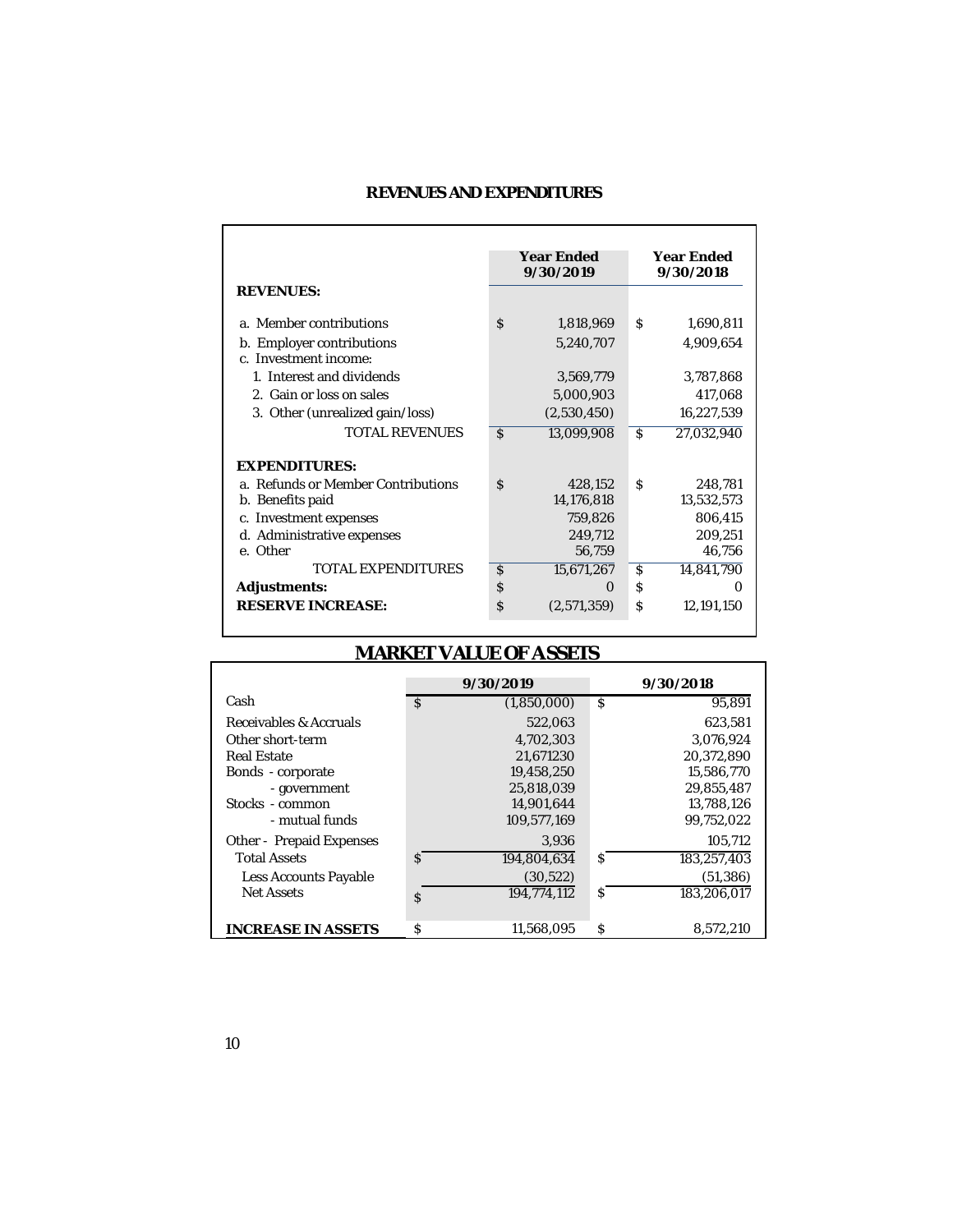## **SUMMARY OF VALUATION RESULTS**

### **September 30, 2019**

## **Funding Objective**

The basic funding objective of the Retirement and Benefit System is to avoid transfer of the cost of benefit obligations between generations of taxpayers. This objective is implemented by contributions sufficient to:

- Pay for costs allocated to the current year on account of service rendered by participants in the current year (Normal Cost)
- Pay for costs allocated to prior years on account of service rendered by participants in prior years (Unfunded Actuarial Accrued Liability) over a maximum 30-year period.

The annual actuarial valuation measures the relationship between Retirement and Benefit System obligations and assets and determines the contribution rates for the ensuing year. When appropriate, amortization bases were combined in order to moderate scheduled contribution rate volatility.

## **Funding Progress Indicators**

The September 30, 2019 actuarial valuation indicates that the actuarial accrued liabilities of the Retirement and Benefit System are 90% funded by valuation assets. This is the same as last year's funded ratio of 90%. Although not historically referred to, the ratio of the market value of assets to the Actuarial Accrued Liabilities is 88% which is a decrease from last year's market value funded ratio of 93%.

## **Trends To Monitor**

The funding value of assets currently exceeds the funding value of assets by approximately \$3.7 million. Absent investment returns below the 7.75% assumed or losses from other sources, this will create an upward pressure on contribution requirements and a coinciding downward pressure on the funded ratios in subsequent valuation years. Please also refer to page A-7 and pay particular attention to the discussion at the end of the risks section.

## **Assumption Changes**

There were no assumption or method changes as of the September 30, 2019 valuation.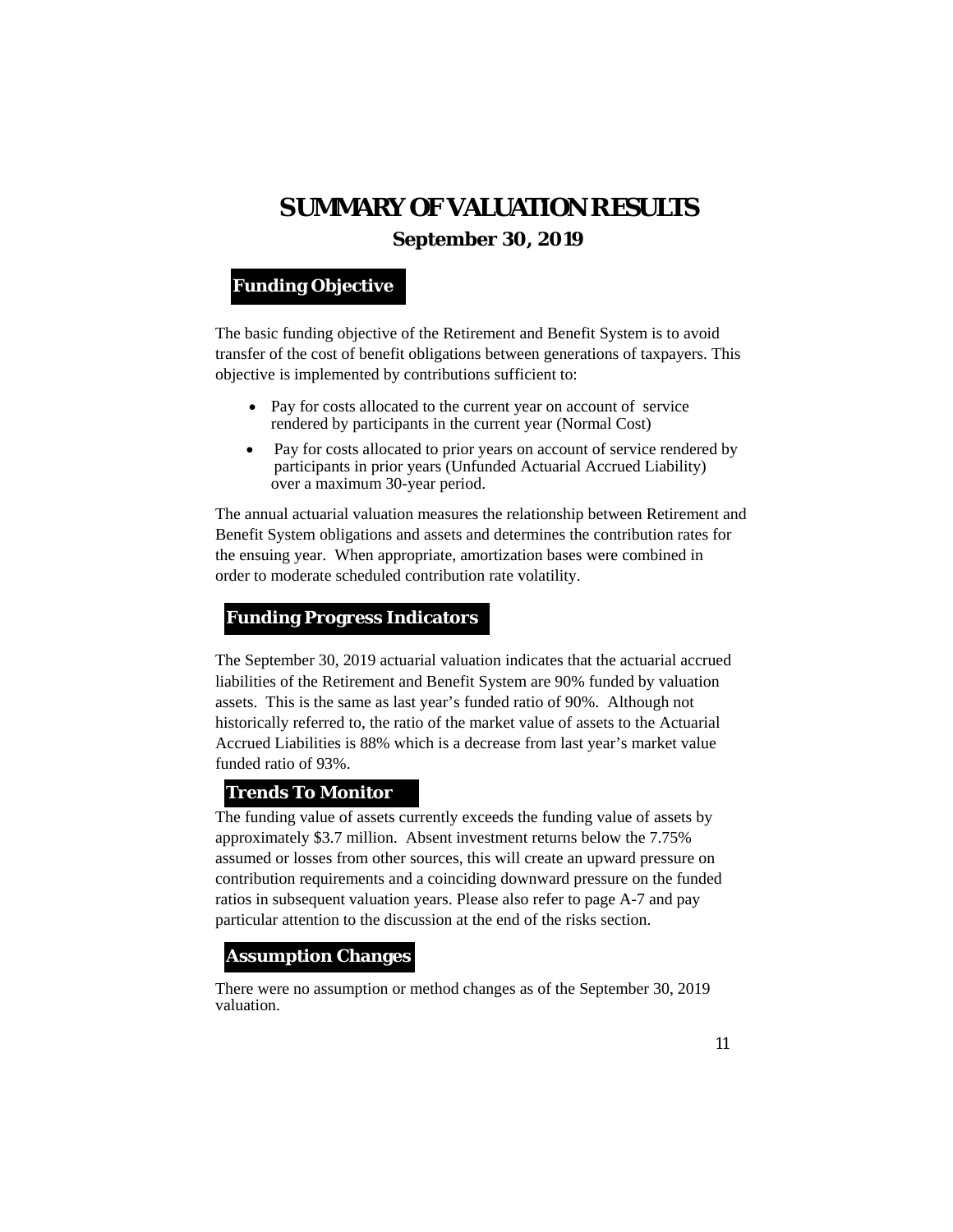# **SUMMARY OF VALUATION RESULTS September 30, 2019**

# **Benefit Changes**

There were no benefit changes as of the September 30, 2019 valuation.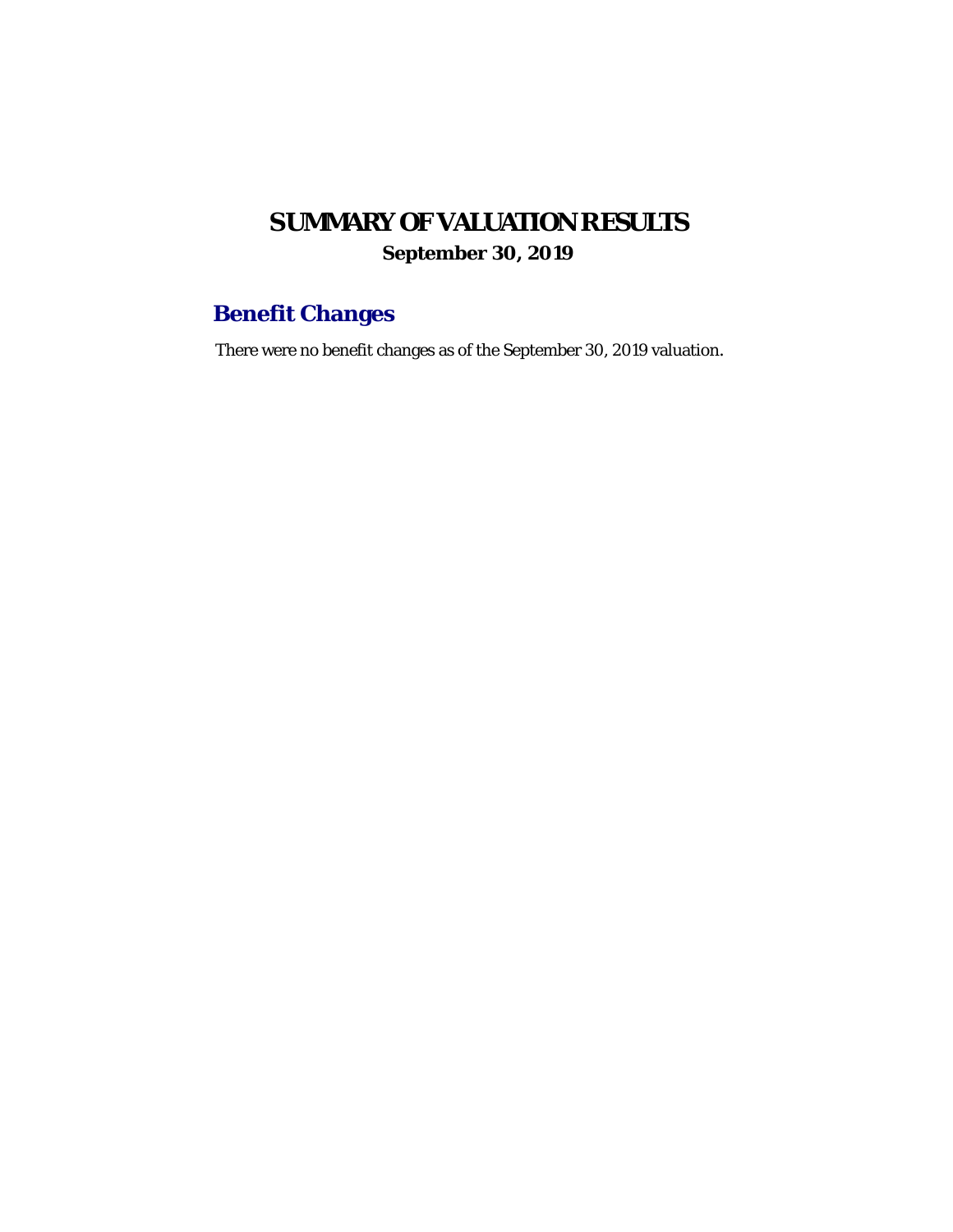## **Observed Experience**

**Funding Objective**  investment return was greater than 7.75% assumed return for fiscal While the investment return on market value was 2.60%, the recognized rate of investment return was 8.08% due to averaging investment experience over the last four years. The recognized year 2019. This was favorable and served to offset the aggregate experience loss. Note that each year's investment experience gain (loss) is spread over four years in equal dollar installments to reduce the effect of market volatility on contribution rates.

Demographic experience varied among the divisions. The principal deviations from projected experience were:

- 9.2% average pay increases in all the divisions vs. 5.1% expected (unfavorable)
- Greater than expected retiree mortality experience (favorable)
- 10-year average payroll growth was less than the 4.0% assumed (unfavorable for unfunded liability contribution rates)

The net effect of the preceding experience factors was an aggregate experience gain of \$2,071,760.

economic conditions change. The expectation is that the favorable Year-to-year experience variations are expected and normal in the operation of a retirement system as members vary their activities and years and unfavorable years will tend to cancel over 5 to 10 year periods.

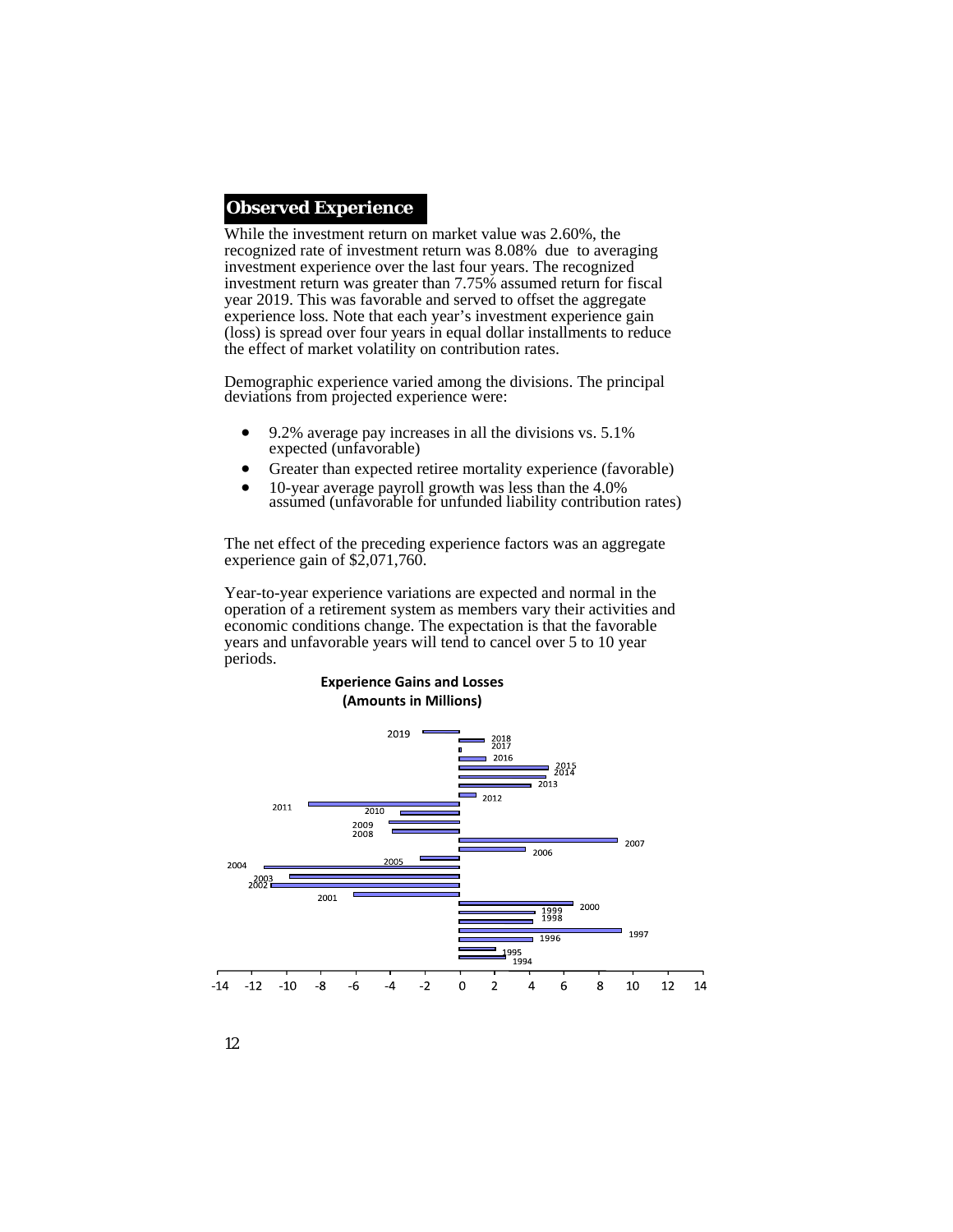## **Valuation Results – Contribution Requirement**

The percent of payroll contribution requirements for the 2020-2021 fiscal year are:

|                   | <b>Utilities</b> |                  |               |
|-------------------|------------------|------------------|---------------|
| <b>Members</b>    | <b>General</b>   | <b>Authority</b> | <b>Police</b> |
| <b>Bargaining</b> | 5.16 %           | 6.16 $%$         | 5.16 %        |
| Non-Bargaining    | 5.16%            | 6.16 $%$         | 5.16%         |

| <b>Employer for</b> | General | <b>Utilities</b> | <b>Police</b> |
|---------------------|---------|------------------|---------------|
| <b>Bargaining</b>   | 16.82%  | 16.46%           | 13.31%        |
| Non-Bargaining      | 16.82%  | 16.46%           | 13.31%        |
| <b>Illustrative</b> |         |                  |               |

For comparison, the percent-of-payroll contribution requirements for the 2019-2020 fiscal year based on last year's valuation are:

|                   | <b>Utilities</b> |                  |               |  |
|-------------------|------------------|------------------|---------------|--|
| <b>Members</b>    | <b>General</b>   | <b>Authority</b> | <b>Police</b> |  |
| <b>Bargaining</b> | 5.16%            | 6.16%            | 5.16%         |  |
| Non-Bargaining    | 5.16%            | 6.16%            | 5.16%         |  |

|                     | <b>Utilities</b> |                  |           |  |
|---------------------|------------------|------------------|-----------|--|
| <b>Employer for</b> | <b>General</b>   | <b>Authority</b> | Police    |  |
| Bargaining          | 16.77%           | 17.58%           | 11.99%    |  |
| Non-Bargaining      | 16.77%           | 17.58%           | 11.99%    |  |
| Illustrative        | \$1,596,725      | \$2,592,714      | \$885,165 |  |